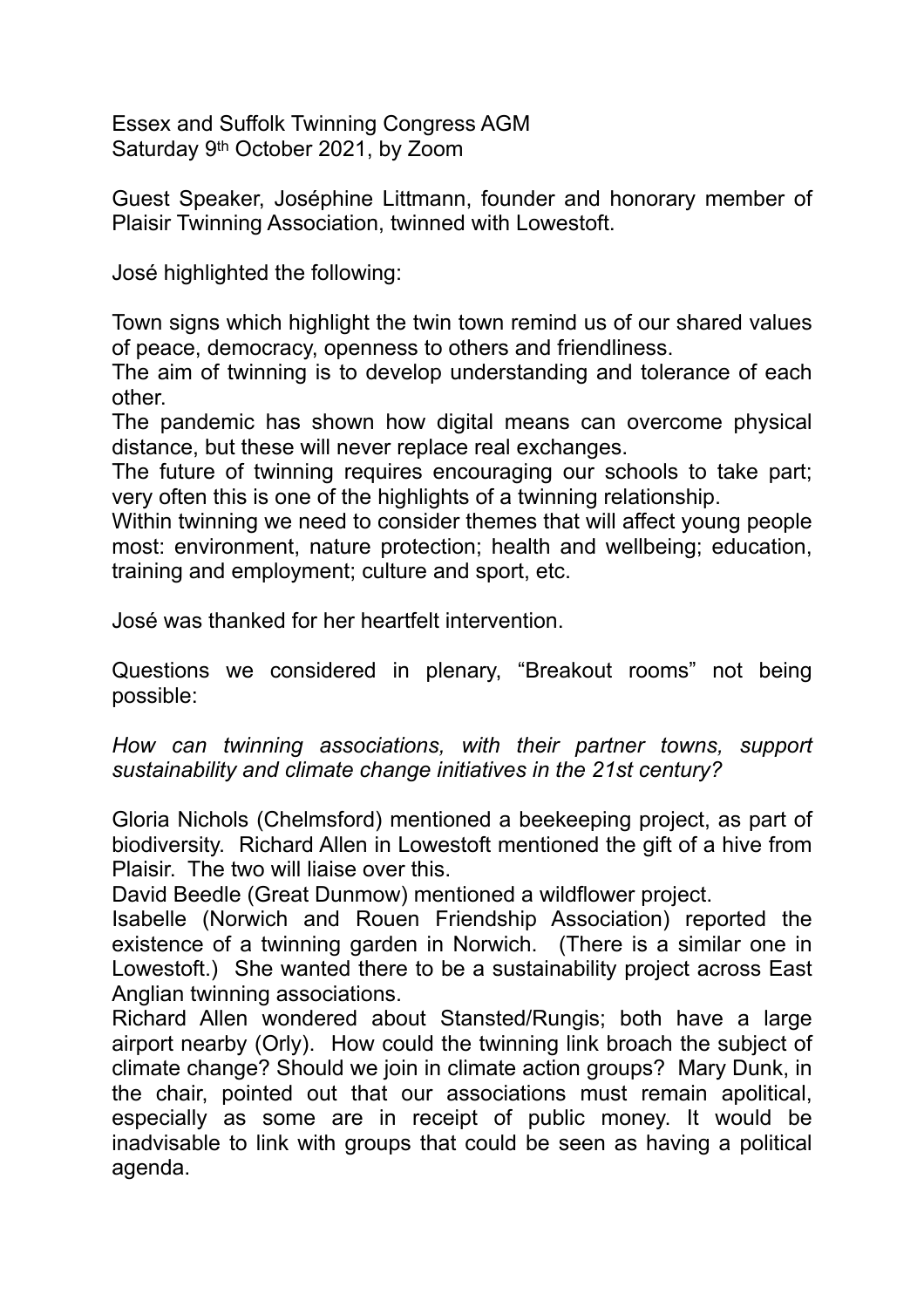Michelle Golding (Beccles) mentioned a joint European Commission project between Northern France and our region: Interreg V-A - France-United Kingdom (Manche/Channel). She reported that to get funding through this any project would have to be of considerable size.

## *How have we managed to keep the spirit of twinning alive?*

Geraldine Allars (Stansted) reported on a virtual walk.

Isabelle mentioned a Twelfth Night quiz around a "galette des rois" Epiphany cake.

Michelle Golding spoke of a prize donation draw; Diane Matthews (Brentwood) a blind auction, and a virtual exchange between art groups. Beccles had been part of a virtual art exhibition with their twin town.

*Other points raised in discussion:*

Cyclists from a charity based in Lowestoft had completed a relay challenge ending in the twin town near Paris.

Michelle Golding had been a volunteer at the London Olympics and was following closely what opportunities there might be at Paris 2024.

Norwich had weekly Zoom meetings with Rouen. Stansted/Rungis also had joint meetings.

In Sudbury it is the town council that is twinned. Interdepartmental visits Visits between Council departments, e.g transport, environment, were mentioned as were opportunities for Work Experience. Could these be encouraged through the Council?

Following copyright issues on the Congress website, it was stressed that all images used on publications must have copyright permission or similar. Unsplash is a website offering copyright-free images.

It was agreed that for actual twinning visits to take place, all participants would need to have been sufficiently vaccinated.

This was followed by the formal Annual Congress meeting: minutes are on the website.

It was agreed that we will aim to meet in person, finally, at the Seagull Theatre, Lowestoft, on Saturday 8th October 2022.

Finally, Pat Pulham (Lowestoft) stated that José would be "distraught" if we did not carry through with our twinning ideal.